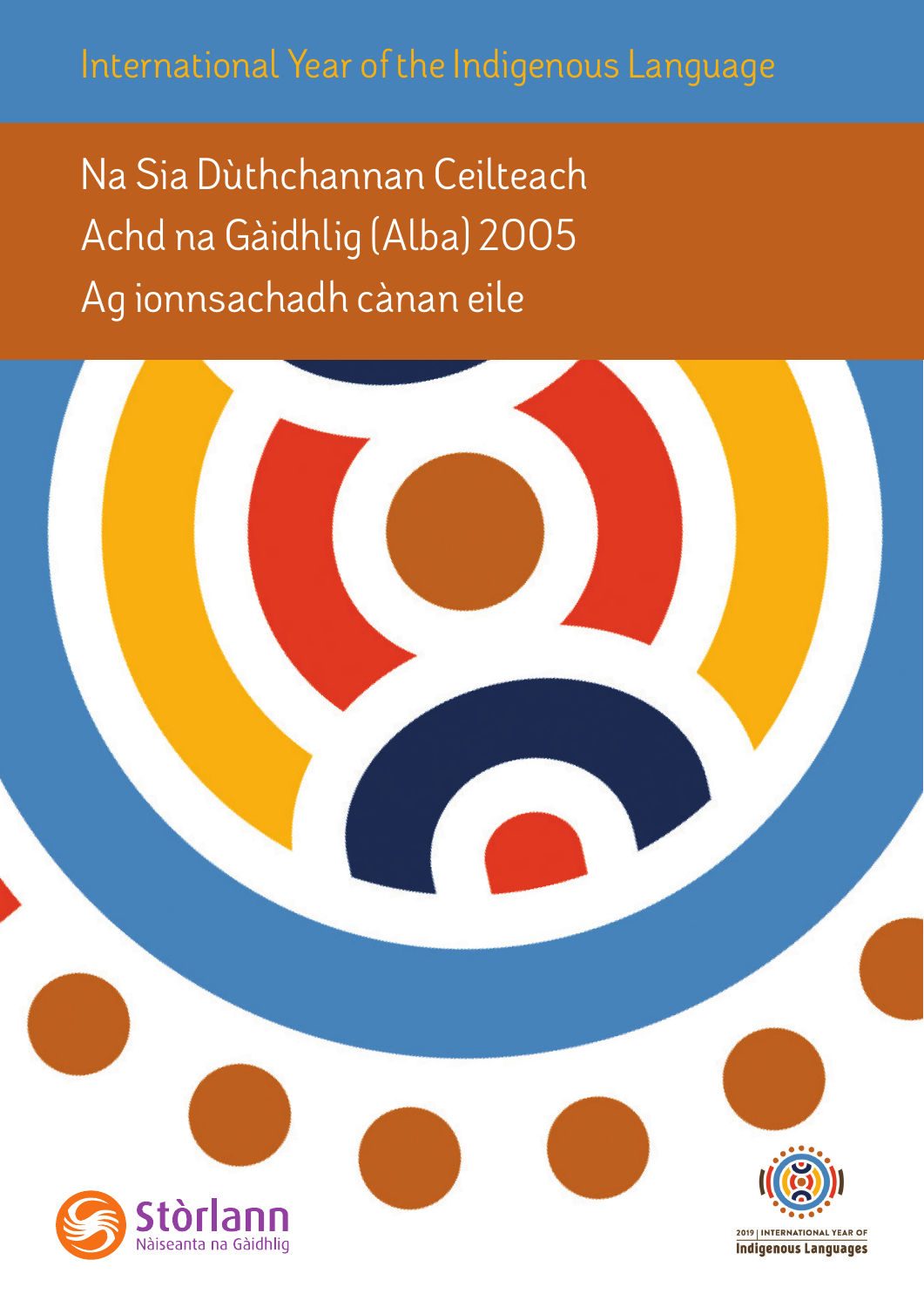# International Year of the Indigenous Language Na Sia Dùthchannan Ceilteach

#### **The six Celtic Nations Cultar**

Possibly, the words Celtic and Six Nations might first of all make you think of football and rugby! But the Celtic Nations are the six nations, or parts of nations, where Celtic (pronounced with a k) languages are spoken. Gaelic has five sister languages in these Celtic regions and they are amongst the oldest languages in Europe. These languages are very closely related to each other and you can see some similarities in the phrases shown on the map. Celtic languages can be divided into two groups or families: Goidelic (sometimes called *Q Celtic*) and Brythonic (sometimes called *P Celtic*).

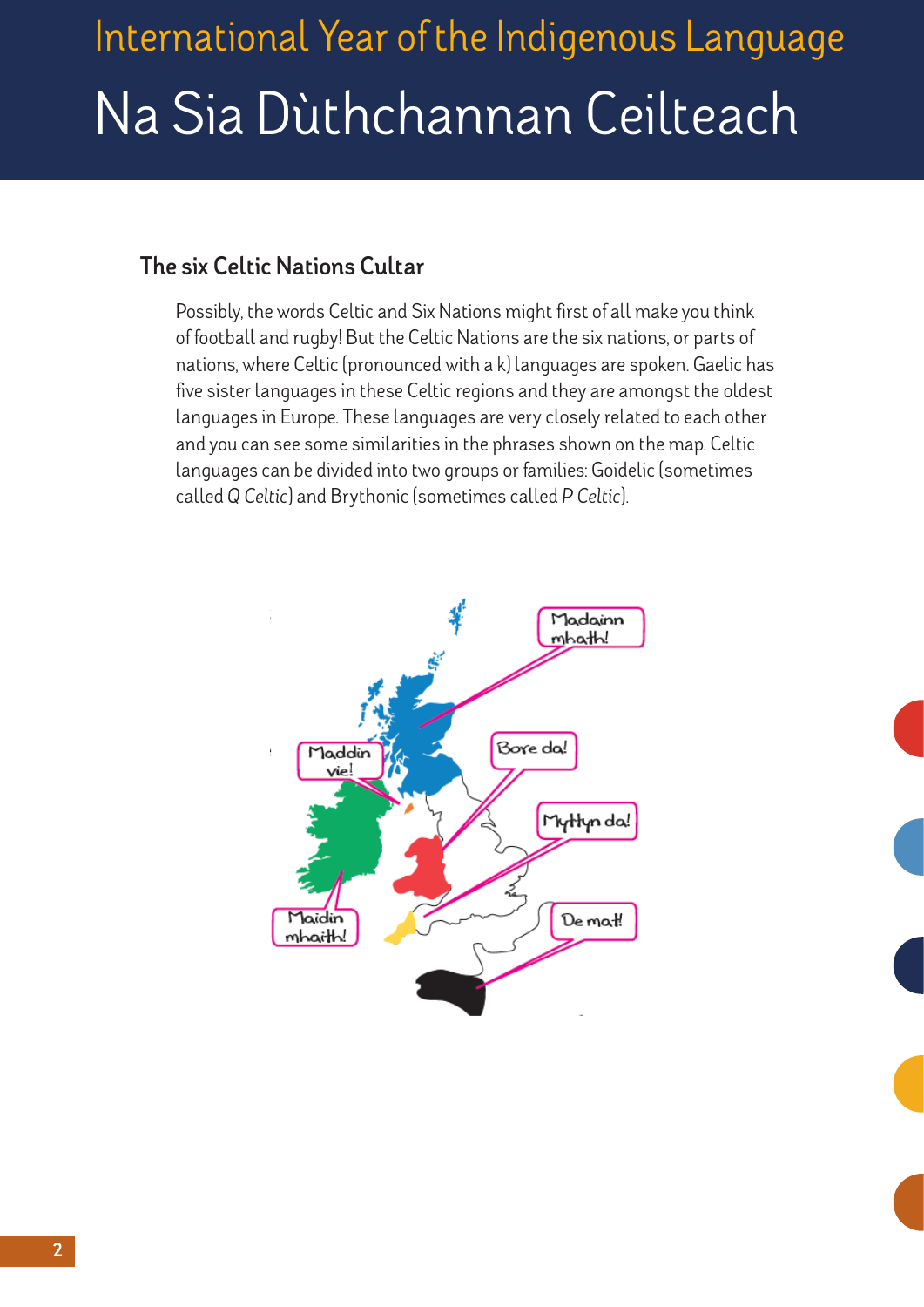| <b>Goidelic/Q Celtic</b>                  |                                                        | <b>Brythonic/P Celtic</b>                        |                               |
|-------------------------------------------|--------------------------------------------------------|--------------------------------------------------|-------------------------------|
| Nàisean/Nation                            | Cànan/Language                                         | Nàisean/Nation                                   | Cànan/Language                |
| <b>Alba</b><br><b>Scotland</b>            | Gàidhlig/<br><b>Scottish Gaelic</b>                    | A' Chuimrigh<br><b>Wales</b>                     | Cuimris/<br><b>Welsh</b>      |
| Èirinn<br><b>Ireland</b>                  | Gàidhlig na<br>h-Eireann/<br><b>Irish Gaelic</b>       | A' Chòrn<br><b>Cornwall</b>                      | Còrnais/<br><b>Cornish</b>    |
| <b>Eilean Mhanainn</b><br>The Isle of Man | <b>Gàidhlig</b><br>Mhanainneach/<br><b>Manx Gaelic</b> | A' Bhreatainn<br><b>Bheag</b><br><b>Brittany</b> | Breatannais/<br><b>Breton</b> |

You will probably have noticed from the phrases on the map that there are some obvious similarities between the languages within each group. It is not uncommon for **Gaeilge** speakers in Ireland and **Gàidhlig** speakers in Scotland to be able to have a conversation using their own languages and to understand each other quite well!

#### **Ps is Qs!**

Why are the languages often divided into two groups known as *P* and *Q*? In group *P*, many words beginning with the letter *p* are similar to those in group *Q*, but the *Q* Celtic words begin with the letter *c* instead.

Mar eisimpleir:

#### **Q P**

**còig** (Gaelic for five) **pump** (in Welsh)

**ceann** (Gaelic for head) **pen** (in Breton, Cornish and Welsh)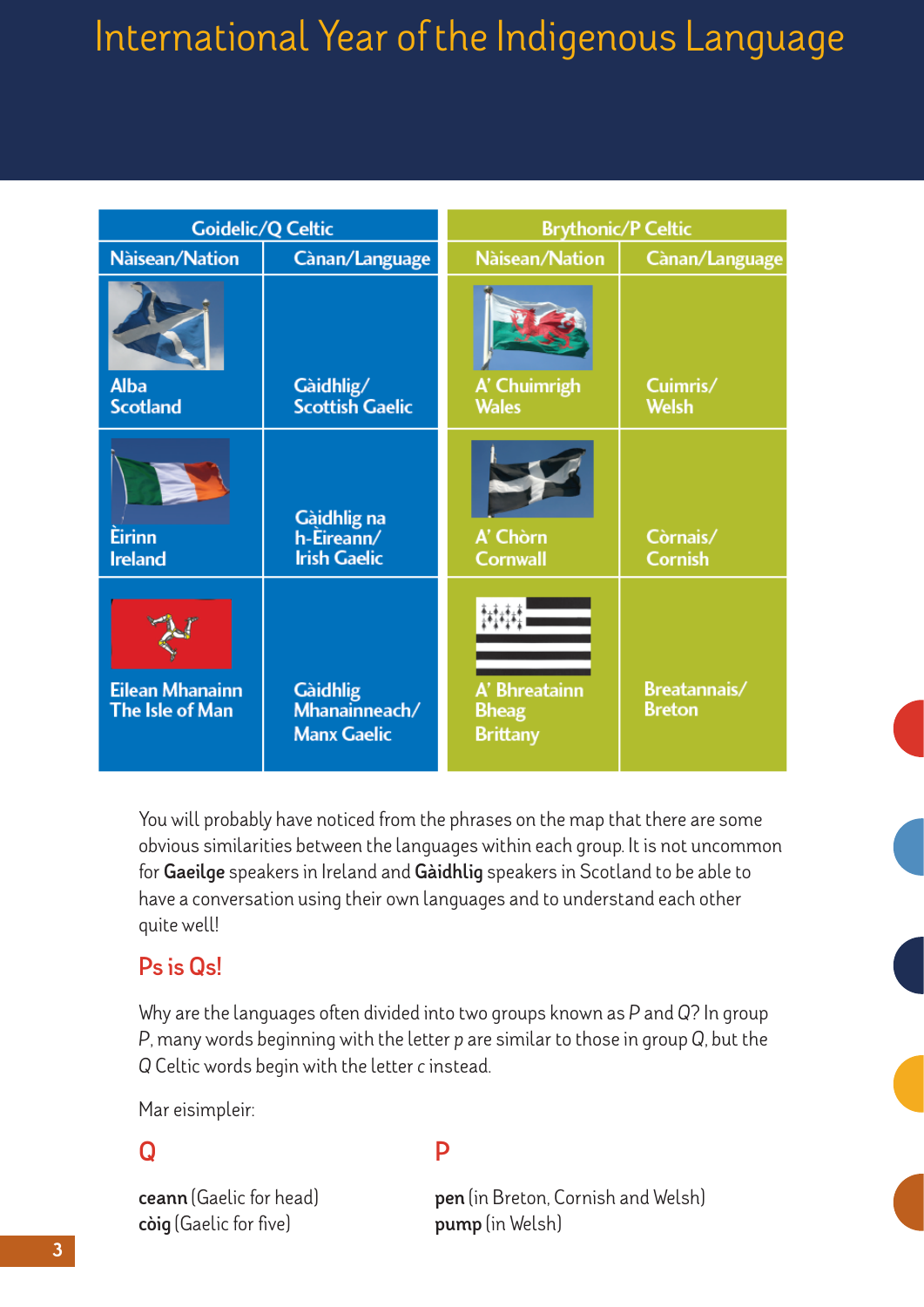## **Na Ceiltich**

### **Cò iad?**

The Celts were groups or tribes of people who originally lived on mainland Europe. Over two thousand years ago they invaded and settled in Britain, bringing their languages with them. They were known as a ferocious bunch and the word Celt actually comes from the Greek word *Keltoi* meaning barbarian! Around the first century BC the Greek historian Diodorus described the Celts like this:

*Their aspect is terrifying. They are very tall in stature, with rippling muscles under clear white skin. Their hair is blonde, but not naturally so: they bleach it, to this day, artificially, washing it in lime and combing it back from their foreheads. They look like wood-demons, their hair thick and shaggy like a horse's mane.… The way they dress is astonishing: they wear brightly coloured and embroidered shirts, with trousers called bracae and cloaks fastened at the shoulder with a brooch, heavy in winter, light in summer. These cloaks are striped or checkered in design, with the separate checks close together and in various colours.*

## **Na Cànanan Ceilteach an-diugh Gàidhlig na h-Alba**

#### **Fiosrachadh is figearan:**

Information and figures

Gaelic was once spoken all over Scotland – from the Butt of Lewis to way down in the Borders. In 1881, 250,000 people spoke Gaelic as their first language out of a population of 3.7 million. However, in the Census of 2011, it was estimated that there were only around 60,000 Gaelic speakers out of a population of five million. Gaelic is still most commonly spoken in the Highlands and Western Isles but there are large pockets of Gaelic speakers in the cities. There are nearly 6,000 Gaelic speakers in Glasgow now, the second largest grouping in the whole of Scotland.

#### **Foghlam:**

#### Education

Over the past few decades, much has been done to increase the numbers of Gaelic speakers. The setting up of Gaelic-medium primary units has been a lifeline for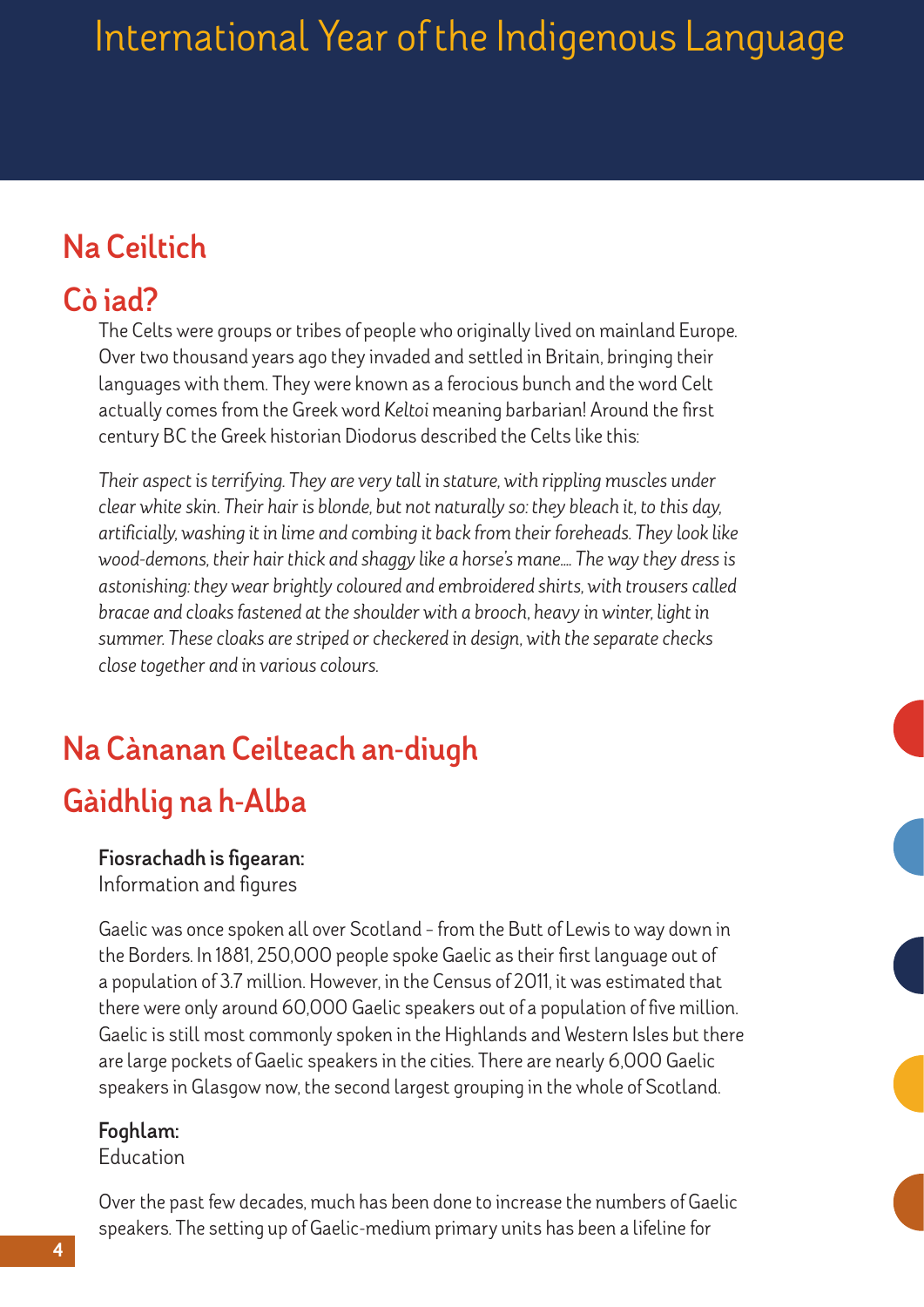Gaelic and the numbers of children educated in Gaelic has risen from only a handful in the 1980s to around 3,000 today! More than 4,000 pupils study Gaelic at high schools across the country – and you are one of them! So far, there are six dedicated Gaelic schools in Scotland with more expected to open in the future.

#### **An t-àm ri teachd:**

The future

The future for Gaelic looks very hopeful. As a result of the **Gaelic Language (Scotland) Act 2005**, Gaelic is recognised as an official language of Scotland, commanding equal respect with English. The launch of the new Gaelic digital channel **BBC Alba** in 2008 shows that demand and interest in Gaelic is ever increasing.

## **Gaeilge/Gàidhlig na h-Èireann**

#### **Fiosrachadh is figearan:**

Irish Gaelic (or Gaeilge) is probably one of the healthiest Celtic languages today. It is the native language of more than 538,000 people and it is the official first language of Ireland. Furthermore, figures in 2006 showed that around 1.8 million people can speak Gaeilge to some degree of fluency. Ireland has had its own Gaeilge TV channel (TG4) for more than twenty years now.

#### **Foghlam:**

Ireland, like Scotland, has its own Gaelic-medium schools called **gaelscoileanna** and it is fairly common for children to complete their entire education from nursery right up to high school entirely through the medium of Gaeilge. There are far more **gaelscoileanna** in Ireland than there are Gaelic-medium schools in Scotland, but Irish-medium education has been running for over a hundred years! There are around 368 primary and secondary schools with around 35,500 pupils in total but that number is rising all the time. Everyone schooled in Ireland has to take Gaeilge as a subject. If you want to be a primary teacher in Ireland then you must pass a fluency test in Gaeilge. Similarly, if you want to go to The National University of Ireland or to be in the **Gardai** (the Irish Police), you must have passed your school leavers' exam in Gaeilge. Police trainees are also given lessons in the language during their two years of training.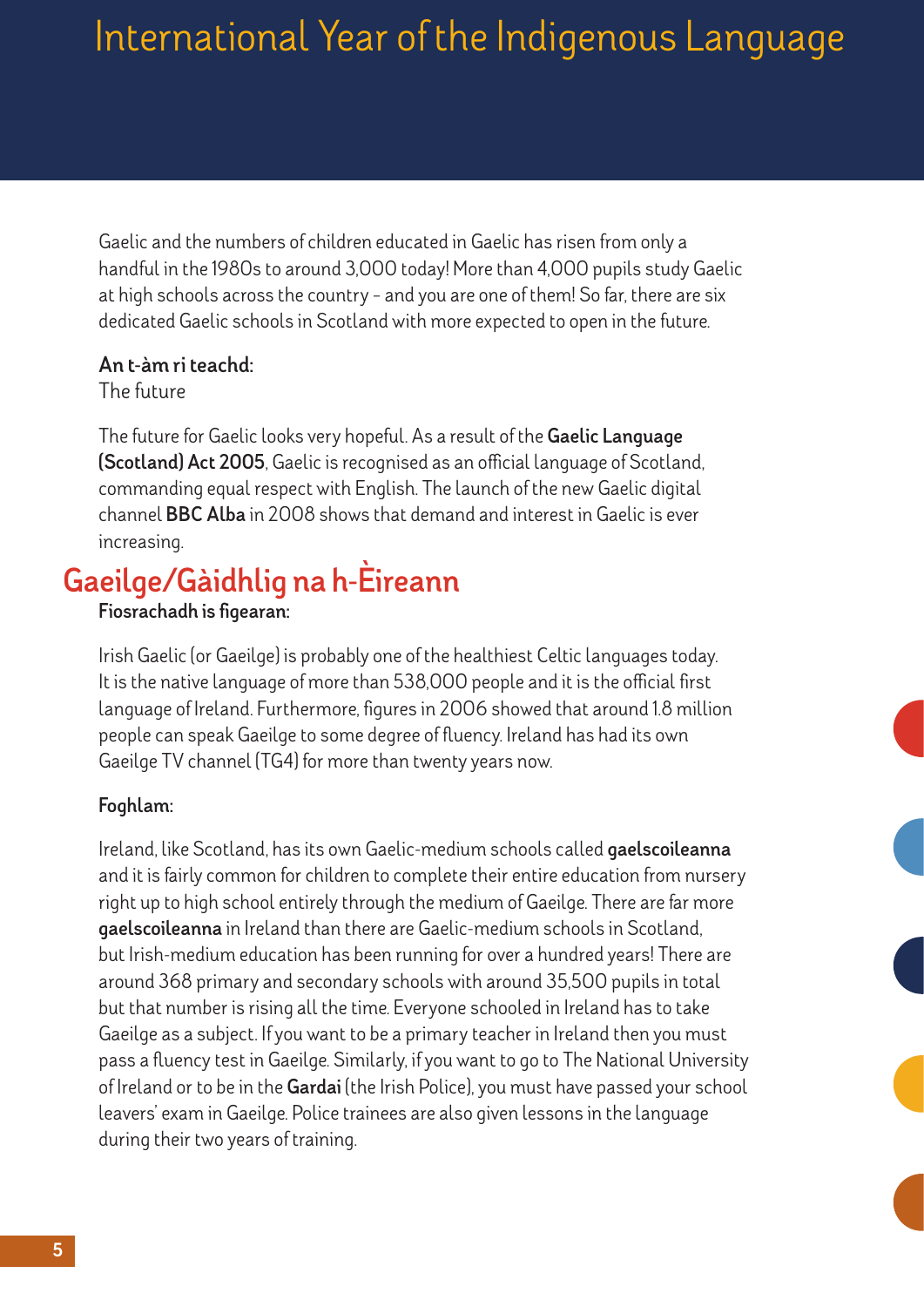#### **An t-àm ri teachd:**

Gaeilge is going from strength to strength in Ireland. The Irish government has recognised it as Ireland's first official language – ahead of English – and it is always looking for ways to promote and encourage the use of Gaeilge. In 2008, the Irish government carried out a national survey asking people for their suggestions on how best to increase the Irish language in areas such as education, media and government.

### **Gaelgagh/Gàidhlig Mhanainneach**

#### **Fiosrachadh is figearan:**

At one point all people living in the Isle of Man spoke Manx. **Gàidhlig Mhanainneach** almost died out completely after World War Two. It's said that the last native speaker of Manx was Ned Maddrell, who died in the 1970s but now Manx is enjoying a revival and it is spoken by several hundred of the population of 75,000. Children are taught Manx in playgroups and it is used at some public functions.

#### **Foghlam:**

In 2001, **Bunscoill Ghaelgagh** – the first Manx-medium primary school opened in St John's in the Isle of Man. It is the only school in the world where children are taught their lessons solely in Manx.

Children can then go on to attend the Queen Elizabeth II High School where they can study Manx as a subject until fourth year.

#### **An t-àm ri teachd:**

The Isle of Man has its own independent government and so it is able to make its own laws and rules. Because the vast majority of Manx people are very proud of Gaelic and their culture, this goes a long way to help preserve the language. The Tynwald (Manx Government) is doing everything it can support the language and this bodes very well indeed for the future of Manx Gaelic.

### **Cymraeg/Cuimris**

#### **Fiosrachadh is figearan:**

The Welsh language, **Cuimris** is closely related to Cornish and Breton. Welsh was spoken by almost everybody in Wales at the end of the nineteenth century.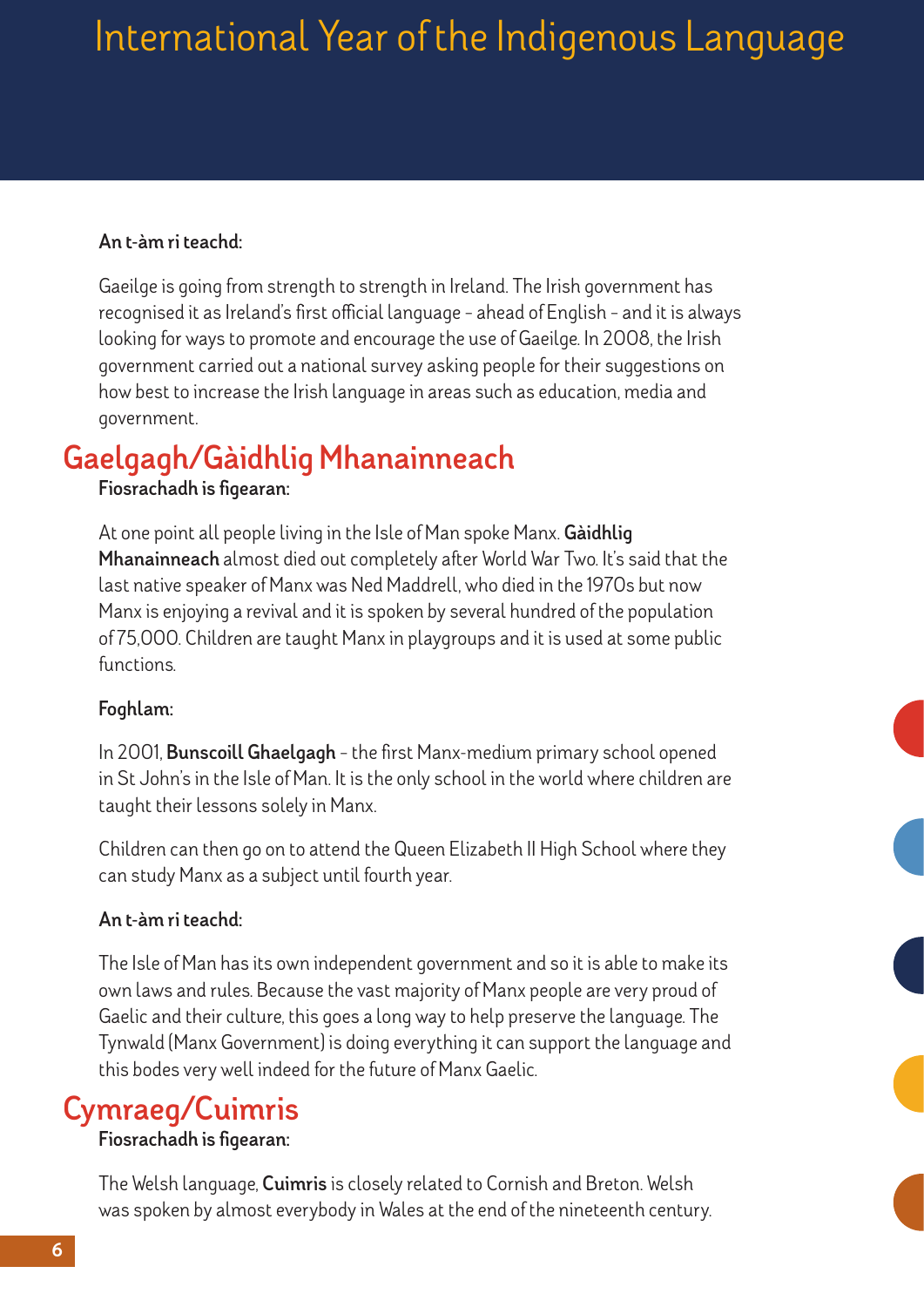The figure now is almost 600,000 but numbers are rising all the time. A fifth of the population of Wales speak Welsh, and a third of its people understand it.

#### **Foghlam:**

Like Scotland and Ireland, Wales has many Welsh-medium schools and all school pupils up to the age of sixteen must take Welsh lessons. Welsh-medium schools are now so popular that some pupils are being turned away because they are too full. Some Englishmedium schools are now half empty and may have to close. In Cardiff, the capital of Wales, there are plans to close two English schools and open up two new Welsh schools instead to meet the demand. In 2006, there were 53,000 Welsh-medium pupils in about 450 primary schools and roughly 49,000 pupils in 53 Welsh-speaking secondary schools. The Welsh seem to have worked out a very successful programme for saving their language.

#### **An t-àm ri teachd:**

The Welsh Assembly is keen to promote and encourage Welsh. There are four all Welsh TV channels – the children's TV programme, *Fireman Sam* was first broadcast in Welsh and all kinds of musicians, including pop bands, record in Welsh. There is a real buzz at the moment and even people who can't speak Welsh are very proud to be a part of the language movement.

### **Kerrawek/Còrnais**

Còrnais died out as a spoken language in the eighteenth century. Now, thanks to some Cornish enthusiasts, the language has been brought back from the brink of extinction. It is estimated that there are about 500 fluent speakers at the moment, but over 3,000 people have varying degrees of fluency and understanding. At the moment, Cornish has no legal status in the UK but it is now recognised by the Government as a minority language.

### **Brezhoneg/Breatannais**

#### **Fiosrachadh is Figearan:**

**Breatannais** is spoken by the people of Brittany in northern France. However, it is very closely related to Cornish and Welsh. In around 600 AD, Britain was invaded by pagan tribes from Germany, called the Saxons. When the Saxons invaded southern England some of the natives fled to Europe. They landed in north-west France, where their Celtic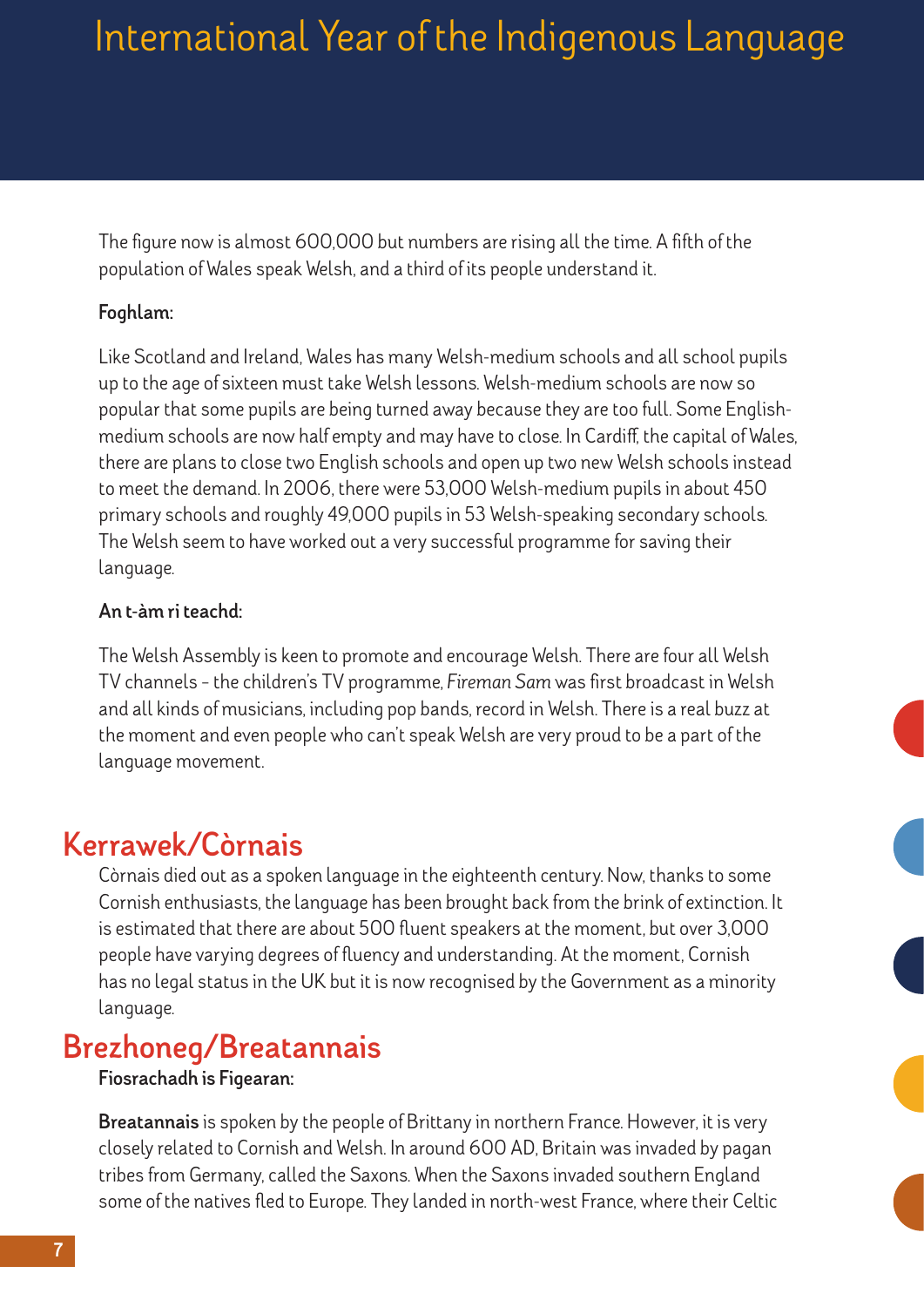heritage and language still have an influence on local culture and daily life.

In 1914, roughly 90% of the population of Brittany spoke Breton. Sadly, that figure has fallen to around 20%. Despite efforts by the people of Brittany to help save their native language, the French government encourages the use of French instead. As a result, the number of Breton speakers has been falling steadily and 75% of Breton speakers are now over the age of 65.

#### **Foghlam:**

However, there is good news. In 1977 the first Breton-medium school was opened and a Breton high school opened in 1994. Although the French government pays for some of the teachers in these schools, money is always a problem and parents have to work very hard to raise money to keep these schools going. Today there are some 8,170 children in Bretonmedium education – a very positive sign for the future of the language.

#### **An t-àm ri teachd:**

In 2003 and 2004, thousands of Bretons took to the streets to protest against the government's lack of support for their language. However, they realised that demonstrations were not going to be enough to save the language and they are now actively campaigning to secure some kind of fair treatment for the language and culture of north-west France.

### **Cànanan Ceilteach**

Leugh na h-earrannan. Lìon na beàrnan.

Fill the blanks to complete the summary.

| There are ___ Celtic Nations and each one has its own ________ and culture. The Celtic    |  |  |  |
|-------------------------------------------------------------------------------------------|--|--|--|
| Nations are Scotland, Ireland, ________, ________, ________ and _______. The Celtic       |  |  |  |
| languages can be split into ___ groups: Goidelic and ________. These are sometimes called |  |  |  |
| ___-Celtic and P-Celtic. The Q-Celtic languages are ________, ________ and ________. The  |  |  |  |
| P-Celtic languages are _________, ________ and ________.                                  |  |  |  |

The Celtic people originally came from \_\_\_\_\_\_\_\_ \_\_\_\_\_\_\_\_ and invaded the British Isles more than \_\_\_\_\_\_\_\_ years ago. The word Celt comes from the \_\_\_\_\_\_\_\_ word *Keltoi*, meaning \_\_\_\_\_\_\_\_ and history tells us that the Celts were a \_\_\_\_\_\_\_\_ race of people. One historian at the time described the Celts as being very \_\_\_\_\_\_\_\_ with \_\_\_\_\_\_\_\_ muscles and clear white  $\frac{1}{1}$  He says that they had thick, shaggy  $\frac{1}{1}$  that they  $\frac{1}{1}$  blonde with lime. They wore checked\_\_\_\_\_\_\_\_ that fastened with a \_\_\_\_\_\_\_ at the shoulder, brightly coloured \_\_\_\_\_\_\_\_ and \_\_\_\_\_\_\_\_ called *bracae*.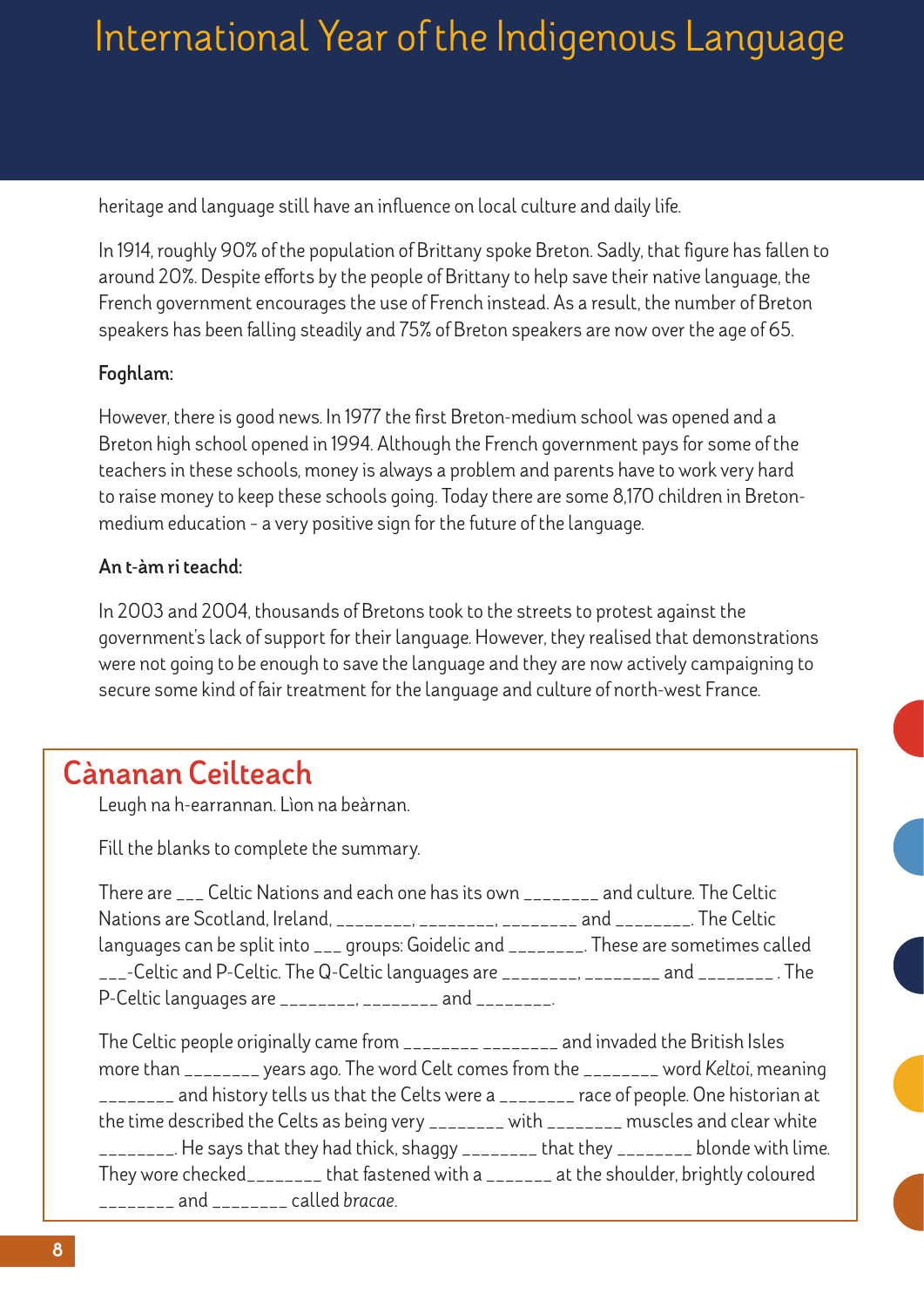## **Ceiltich air feadh an t-saoghail**

There are Scottish and Irish Gaelic speakers scattered all over the world now from as far south as Australia and New Zealand to as far north as Canada. This has been due to large numbers of people emigrating – some by choice, but most by force and economic change. Great waves of emigration to the New World began hundreds of years ago and it was once said that Scotland's greatest exports were her people and her language. Both Scotland and Ireland lost millions of people when both countries suffered some desperately hard times beginning around 1725. Until as late as the 1950s, a combination of clearances, poverty, war, famine and disease meant that the Gaels were left with little choice but to leave their homelands in the hope of finding a better life overseas. Even today, Scottish Gaelic can be heard in some parts of America and there is also a Scottish Gaelic community in Cape Breton Island, Nova Scotia, Canada with about 1,000 Gaelic speakers. There are many Irish-American communities in the United States and one of the largest is in New York. In the year 2000, it was estimated that 26,000 people in America spoke Gaeilge at home.

In 1865, 153 Welsh speakers started a Welsh colony in Patagonia, South America. They thought that Welsh was in danger of dying out and they wanted to set up a *little Wales*  away from the damaging influences of English. Now, the number of Welsh-speaking people in Patagonia is around 1,500! What a good move!

### **Ceiltich air feadh an t-saoghail**

#### **Leugh am fiosrachadh a-rithist. Freagair na ceistean.** Read the information again. Answer the questions.

- - 1. Apart from in Scotland and Ireland, where else are you likely to find speakers of Gaelic and Gaeilge?
	- 2. Explain why you are likely to find Gaelic and Gaeilge speakers in these places.
	- 3. Where and why are there a large number of Welsh speakers outside of Wales?
	- 4. In what way could this scheme be described as a success?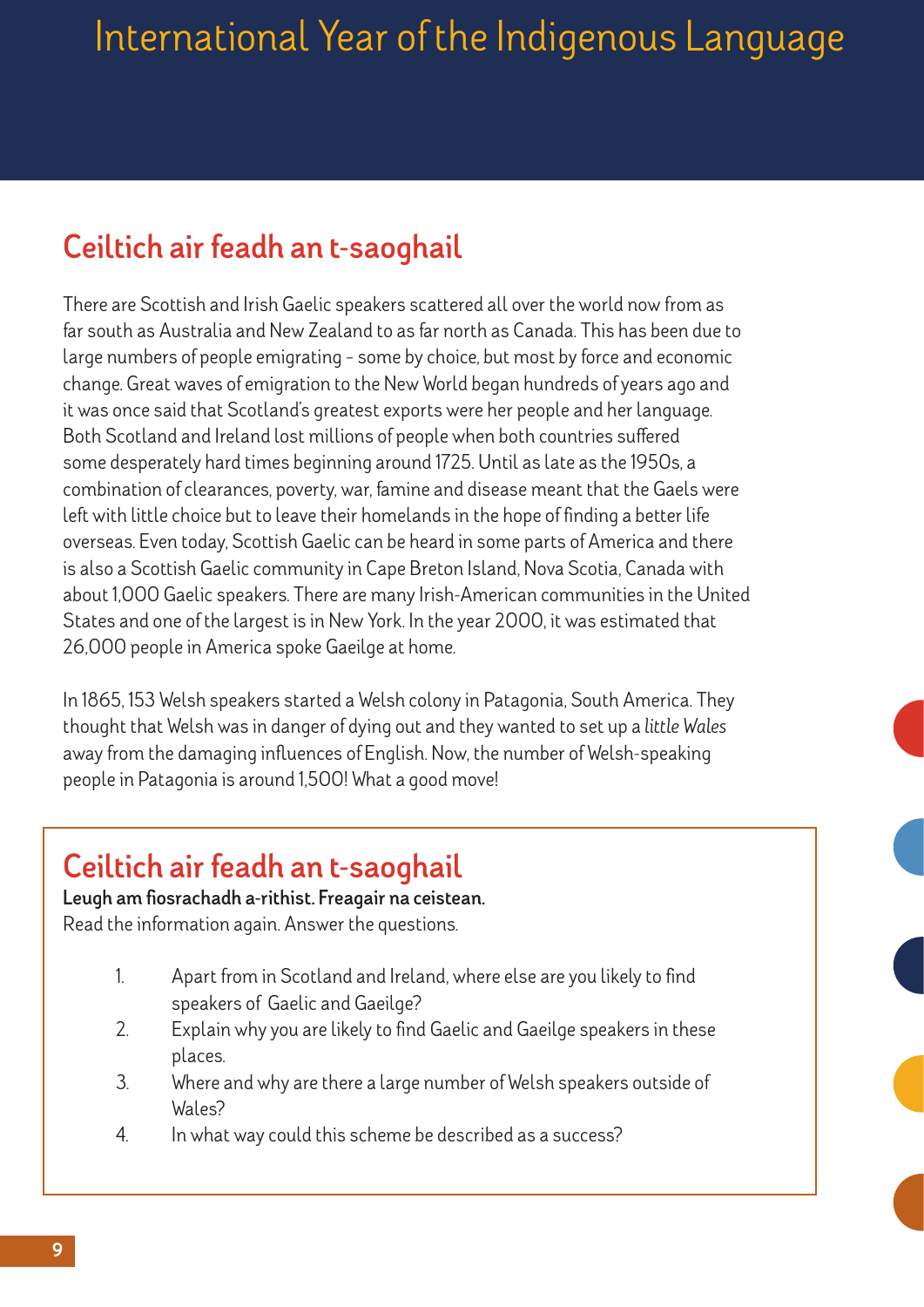## **Faigh fios**

- **Tagh fear de na Nàiseanan Ceilteach.**
- **Ann am buidheann, dèan rannsachadh air.**
- **Cuir faidhle-fiosrachaidh ri chèile.**
- **Bruidhinn ris a' chlas mun fhiosrachadh.**

In a group, choose one of the Celtic Nations to research. Find out as much as you can and make up a fact file/tourist information brochure about it. Include pictures as well as text. You may produce your brochure/fact file in English.

When you are finished, your group should present the information to the class and tell the class what you found out. You may do this in English.

You might like to make a class display of everyone's work on the Celtic Nations.

### **Dè nì sinn?**

You should do your research either on the internet or in the library. You may also use information from this book. If you know anyone from the nation you are researching you could interview him/her. If you have enough time, you could e-mail a school in the nation you are studying to find out information from the pupils there.

However you carry out your research, it would be a good idea to decide what you want to find out first and allocate a topic to each group member.

There are so many things you can find out about. Here are some topics you might want to include in your fact file/brochure and presentation:

- **Language facts and figures**
- **Mini phrase book**
- **Education**
- **National flag/emblem**
- **Traditional culture (music, dance, art,customs, festivals, folklore)**
- **Traditional food**
- **Traditional dress**
- **Things to see and do**
- **Pictures of the place and people**
- **Sound files of traditional music**
- **Downloaded video clips**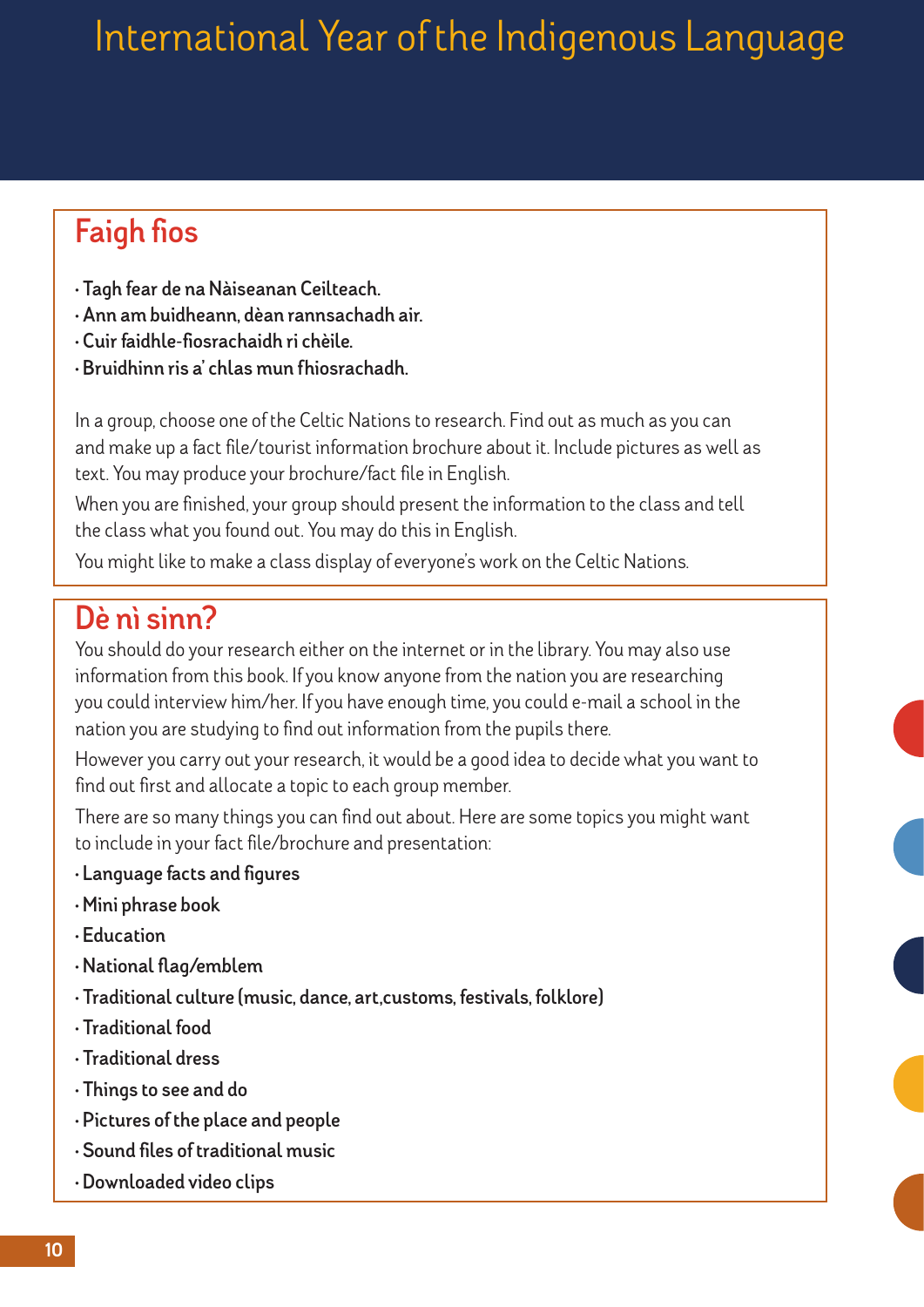## Achd na Gàidhlig (Alba) 2005 International Year of the Indigenous Language

In 2003, the hundredth annual Royal National Mod was celebrated in Oban. The Rt. Hon Jack McConnell was Scotland's First Minister at the time and he made a special speech at the opening ceremony. In his speech he talked about the importance of Gaelic to Scotland and about the Scottish Executive's (now the Scottish Government) plans for a Gaelic Language Act.

The Gaelic Language (Scotland) Act or **Achd na Gàidhlig (Alba) 2005** is the first piece of legislation in history to give formal recognition in law to the Gaelic language. It aims to secure Gaelic as an official language of Scotland, commanding "equal respect" with English. The last parliamentary Act that made reference to Gaelic was in the year 1616 when an Act of Parliament for education ruled that Gaelic should be 'abolishit and removit' from Scotland.

We have come a long way since then! Here is a little of what Scotland's then First Minister had to say: "There should be no doubt about the status of Gaelic as a language of Scotland. It is a unique and valuable part of our culture and heritage. Sorley MacLean said, 'If Gaelic dies, Scotland will lose something of inexpressible worth, and the Gaels will lose almost everything'. Gaelic is about more than our past and our place names. Gaelic is not only a living language, it is the gateway to enter into a culture both ancient and modern - a culture with a unique set of values and beliefs celebrated through oral traditions, through music, song, dance, poetry and literature… The Scottish Executive is committed to enabling the Gaelic language not only to survive, but to thrive into the future… and tonight I want to emphasise my support for a thriving Gaelic language contributing to the economy, culture and communities of Scotland.

It should be passed on to our children, spoken in our homes and communities. You should be proud of it and all it represents. I wish you well for the hundredth Royal National Mod here in Oban, and I hope that today will go down in history as a special moment for us all. **Suas leis a' Ghàidhlig!**"

*(The Rt. Hon Jack McConnell, Royal National Mod, Oban 2003)*

### **Faigh fios**

Find out a little bit more about the **Achd na Gàidhlig (Alba) 2005**.

Find examples of what it has done for Gaelic.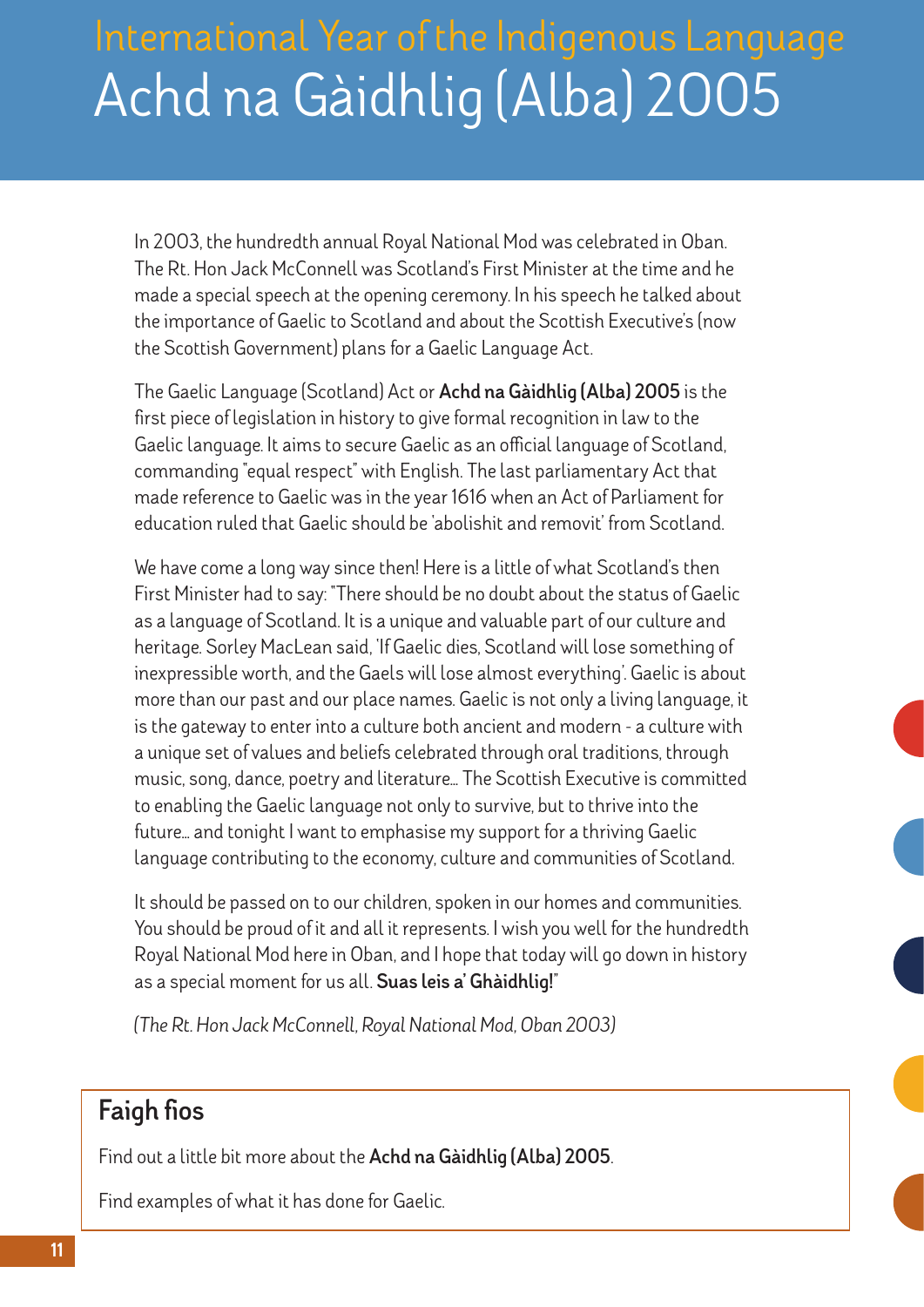### **Beagan eachdraidh**

We don't have to go as far back as 1616 (when an Act of Parliament for education ruled that Gaelic should be abolished and removed from Scotland) to find negative attitudes towards Gaelic. Even your parents and grandparents might remember when it was frowned upon to speak Gaelic in school. It was common for children to be physically punished by teachers for speaking Gaelic and they had some particularly nasty ways of doing this! However, experiences like this were not only common in Scotland. The Welsh and Irish languages also suffered. They were viewed by some with the same distaste and were strongly discouraged.

In Wales, some teachers used the *Welsh Not* to punish children for speaking Welsh and it was a very cruel method indeed.

**Find out:**

What was a *Welsh Not* made from?

How was it used as a punishment?

Was this a fair punishment?

Why do you think people were discouraged from speaking their own languages in school and in the playground when they were still speaking the language at home?

Have a class discussion about your research.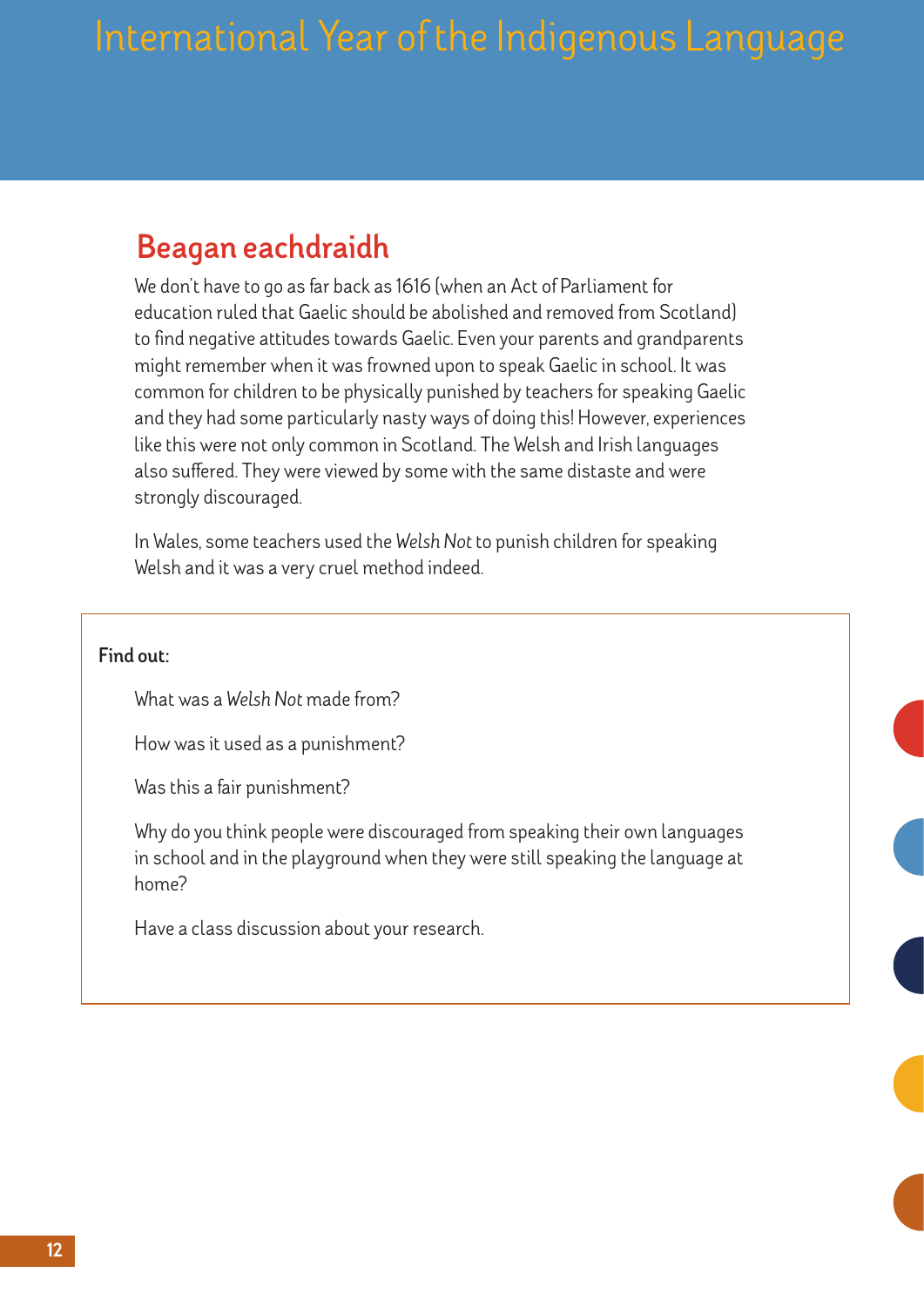## Ag ionnsachadh cànan eile International Year of the Indigenous Language

#### *Leugh an artaigil. Freagair na ceistean.*

Read the article and answer the questions.

Is mise Eàirdsidh Mac an Tòisich. Tha mi còig bliadhn' air fhichead agus 's ann à Cille Mheàrnaig a tha mi. An-uiridh, chuir mi seachad sia mìosan a' teagasg Beurla ann an Hokkaido – eilean mòr far cost a tuath Iapan.

Rinn mi ceum ann an Saidhceòlas aig oithigh Obar Dheathain, ach nuair a dh'fhàg mi cha robh mi cinnteach dè bha mi ag iarraidh a dhèanamh. Bha ùidh agam riamh ann an cànain agus, nuair a chunnaic mi sanas air-loidhne airson teagasg Beurla thall thairis, chuir mi romham m' ainm a chur a-steach air a shon.

Fhuair mi àite air cùrsa TEFL ann an Obar Dheathain far an do chùir mi seachad dà latha slàn air cùrsa agus an uair sin mu cheithir mìosan ag obair air modalan a' chùrsa airloidhne. Nuair a fhuair mi an teisteanas TEFL agam , chuir mi romham gun robh mi ag iarraidh a dhol a dh'obair a dh'Iapan air sgàth 's gun robh mi airson a bhith ann an àite far am biodh an cultar gu tur eadardhealaichte.

Chuir mi a-steach airson corra obair agus cha robh mi fada a' feitheamh idir. Fhuair mi agallamh air ceangal-bhidio air-loidhne agus ann an cola-deug eile bha mi air plèana!

Fhuair mi obair ann an sgoil-cànain ann an Sapporo – am baile as motha air cost an iar dheas Eilean Hokkaido. 'S e baile gu math trang a th' ann agus tha faisg air dà mhillean neach a' fuireach agus ag obair ann.

Nuair a ràinig mi Iapan an toiseach, dh'fhuirich mi còmhla ri teaghlach, ach às dèidh mìos, fhuair mi àite còmhla ri dithis thidsear eile faisg air an sgoil cànain.

Anns an sgoil bha a' chlann eadar trì agus sia bliadhn' deug a dh'aois. Bha mise a' teagasg an fheadhainn a bu shine. Bhithinn a' tòiseachadh aig ochd uairean anns a' mhadainn agus uaireannan cha bhithinn deiseil gu mu chòig feasgar. Corra uair, bhithinn a' teagasg clasaichean oidhche do dh'inbhich cuideachd. 'S e obair chruaidh a bh' ann, ach chòrd e rium gu mòr agus bha an t-airgead math. Bha na sgoilearan uile cho modhail agus laghach. Bhiodh iad ag obair cho cruaidh oir ann an cultur Iapan, tha ionnsachadh Beurla cudromach.

A bharrachd air Beurla, bha cuid den chloinn ag ionnsachadh Ainu – cànan nan tùsanach anns na h-eileannan seo. 'S e mion-chànan a tha seo a tha ga bruidhinn fhathast le cuid de mhuinntir nan eilean. A rèir fhigearan, tha mu 24,000 Ainu ann an Hokkaido ged a chanadh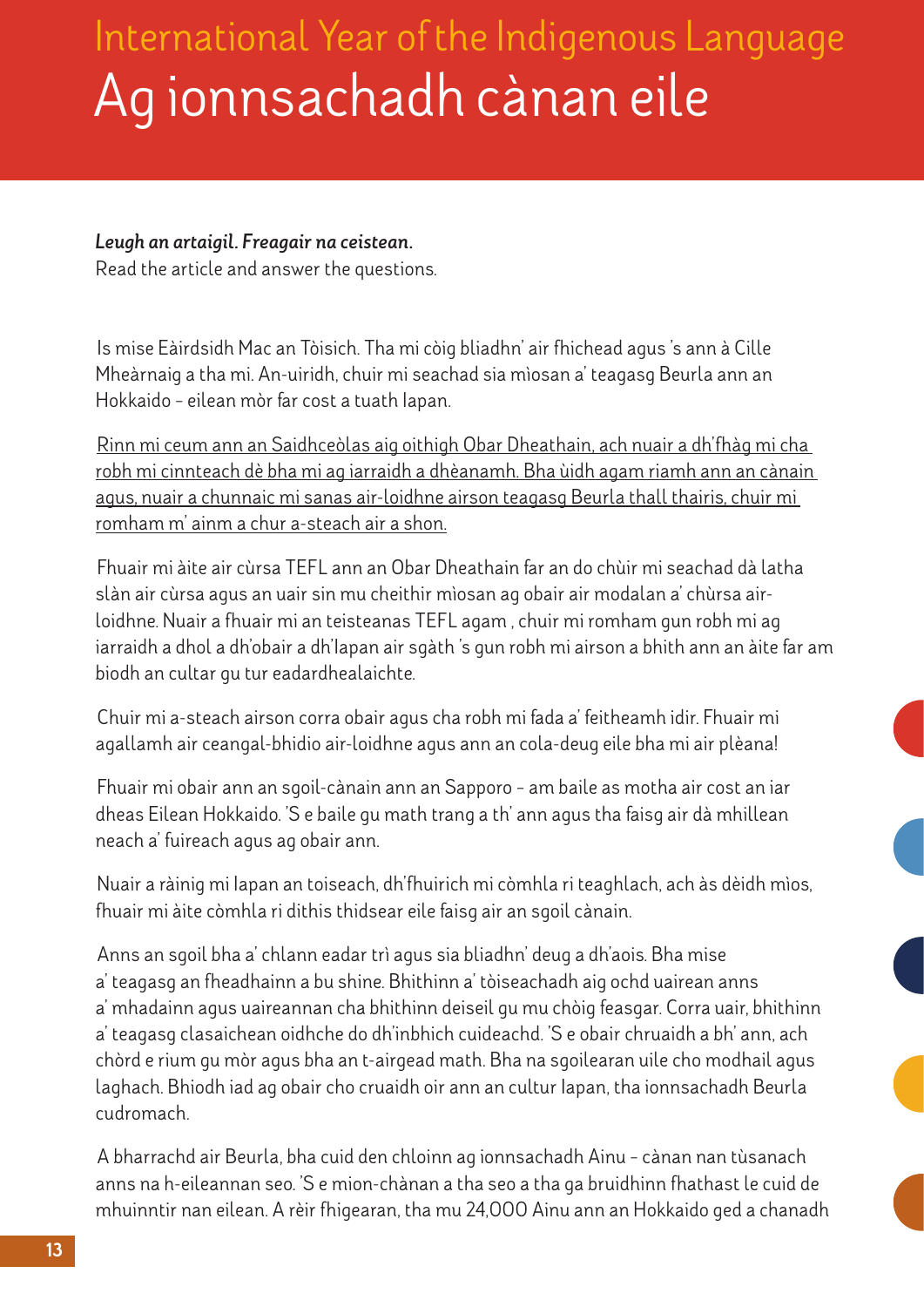an Riaghaltas gu bheil fada nas lugha na sin ann. Coltach ris a' Ghàidhlig againne, agus tòrr de mhion-chànain eile, bha Ainu ann an cunnart a dhol à bith ach a-nise tha iomairtean ann airson a h-ath-bheothachadh. Gu mì-fhortanach ge-tà, chan eil Ainu idir cho fallain ris a' Ghàidhlig oir chan eil gu leòr taic ann bho riaghaltas Iapan airson an cànan agus an cultar a chumail beò. Thug suidheachadh nan Ainu orm smaoineachadh air mar a tha cùisean ann an Alba agus cho fortanach 's a tha sinne gu bheil a' Ghàidhlig a' dol bho neart gu neart.

Nuair a bha mise anns an sgoil ann an Cille Mheàrnaig, chaidh mi tro foghlam tro mheadhan na Gàidhlig agus chanainn gun do chuidich sin gu mòr mi le bhith a' teagasg na Beurla ann an Iapan. Bha tuigse na b' fheàrr agam air cuid de na duilgheadasan a tha aig daoine an uair a tha iad ag ionnsachadh cànan. Cuideachd, bha co-fhaireachdainn agam ris na h-Ainu agus an t-strì a tha aca gus an cànan agus an cultar aca a chumail beò.

Saoilidh mi gu bheil ionnsachadh cànan eile cho cudromach agus gum bu chòir dhan a h-uile duine a dhèanamh ma bhios an cothrom aca. Thathar ag ràdh gu bheil e nas fhasa do dhaoine cànan eile ionnsachadh nuair a tha iad dà-chànanach mar-thà. Bhithinn ag aontachadh le sin oir cha d' fhuair mi ro dhoirbh e Iapanais agus beagan Ainu a thogail idir! Chuir seo iongnadh mòr orm oir, an toiseach, cha robh mi a' smaoineachadh gun dèanainn a' chùis idir!

Tha luchd-saidheans ag innse dhuinn gu bheil tòrr bhuannachdan cognatach an lùib dàchànanas.

A rèir rannsachaidh, tha cuimhne nas fheàrr aig daoine a tha dà-chànanach agus chan eil thu cho buailteach Altzheimers a bhith ort nuair a tha thu nas sine. A bharrachd air na buannachdan cognatach, ma bhios cànan eile agad, bidh e a' fosgladh dhorsan dhut ann an iomadach dòigh.

Tha an saoghal agam fhèin air fàs air sgàth na dh'ionnsaich mi ann an Iapan. Tha mi an dùil beagan a bharrachd siùbhail a dhèanamh agus Beurla a theagasg ann an diofar dhùthchannan.

Chòrdadh e rium Na h-Innseachan, Afraga agus an Ruis fhaicinn. Tha teagasg air còrdadh rium cho mòr 's gu bheil mi air a chur romham trèanadh a bhith nam thidsear Gàidhlig an uair a thilleas mi dhachaigh a dh'Alba.

Tha cuimhn' agam uair a bhith a' leughadh an àiteigin rudeigin a thuirt am feallsanaiche ainmeil, Ludwig Wittgenstein mu dheidhinn cànan. Thuirt e, " 'S e crìochan mo chànain, crìochan mo shaoghail" agus na mo bheachd-sa, tha sin cho fìor 's a ghabhas.